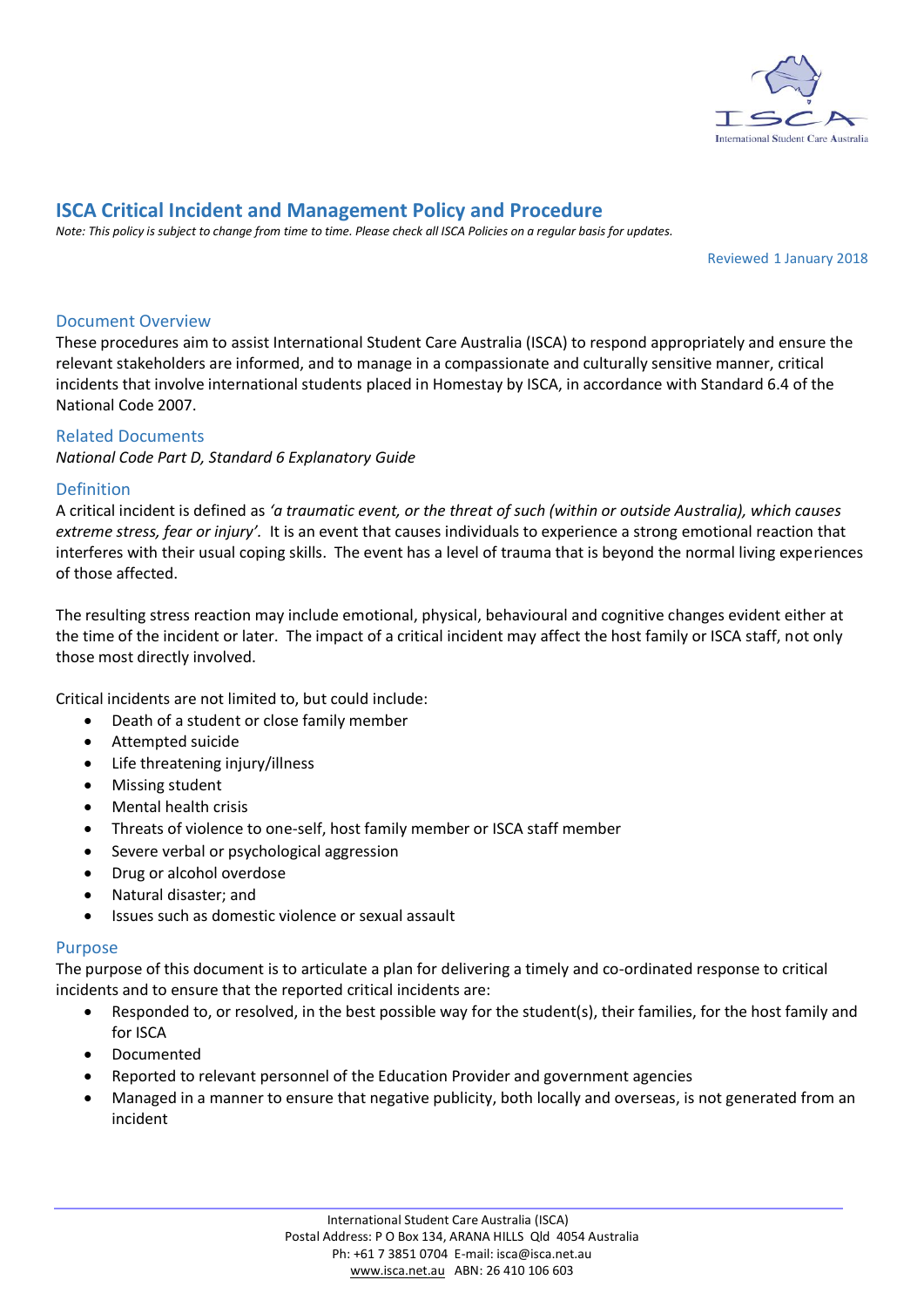# Accountability

With reference to the *National Code,* as ISCA is providing a management tool for Education Providers which are required to have in place a critical incident management policy, as per *Standard 6.4 of the National Code,* our role is one of a communication conduit. It is the responsibility of the Education Provider to determine the appropriate course of action for each critical incident as provided in their own critical incident management plan.

# Notification

In cases of a critical incident the **ISCA Critical Incident Policy and Procedure** must be engaged. The Director of ISCA will be informed of the incident immediately. He will determine the circumstances of the situation, and if necessary, assign roles and responsibilities with ISCA staff.

The following steps will be taken:

- 1. Confirm that the person/people involved in the incident is an international student/s placed by ISCA with a host family.
- 2. Record any details of the incident provided by the person who reported the incident.
- 3. Plan an immediate response.
- 4. Contact the relevant Education Provider, who hold welfare for the student, await instruction from Duty of Care Holder
- 5. Enact ISCA staff assistance, if required.
- 6. Complete Critical Incident Initial Report
- 7. Continue liaising with stakeholders and advise of further action
- 8. Complete Incident Report/Debrief

#### Intervention

It is not the responsibility of ISCA staff to contact the next of kin, Consulate, Department of Immigration (DIAC). These matters will fall to the Education Provider under their duty of care responsibilities.

## Homestay Host

Keep in contact with the student/s homestay host ensuring that support and assistance is available to them and to keep them informed of the situation as it unfolds.

# Evaluation

Conduct debriefing session for everyone directly involved in the incident. People can express their emotions about the incident and ensure that any needs are met. Policies, procedures and the implementation of procedures and responses should be evaluated and possible changes and improvement for future critical incidents discussed and adopted.

#### Documentation

Documented records should be kept by the Director of ISCA and other ISCA staff members, if involved, throughout the whole response period. Including:

- Detailed documentation
- Copies of emails and letters
- Records of significant interactions
- Contact details for significant people in the process

#### Follow Up

The following are possible issues that may need monitoring:

- Monitor the need for counselling and maintain contact with those who may need ongoing support
- Access the need for, and organise debriefing sessions for all involved in the incident.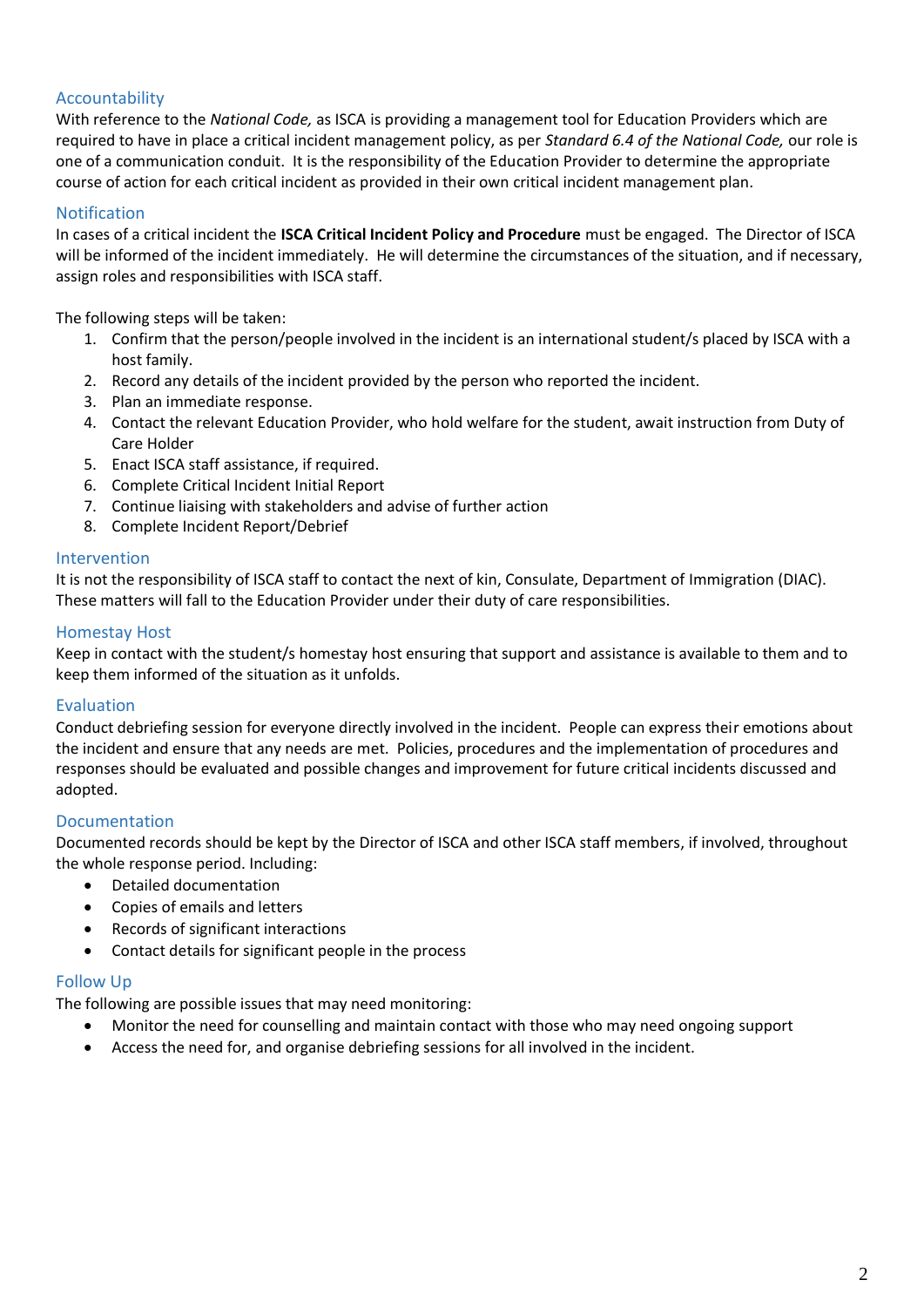| <b>TASK</b>                                                        | <b>RESPONSIBLE PERSON</b> | <b>DATE COMPLETED</b> |
|--------------------------------------------------------------------|---------------------------|-----------------------|
| Notification of critical incident                                  |                           |                       |
| Confirmation of Homestay student's<br>identity                     |                           |                       |
| <b>Emergency Services engaged as</b><br>needed                     |                           |                       |
| <b>ISCA Director contacts Education</b><br>Provider Representative |                           |                       |
| Update and gather information as<br>necessary                      |                           |                       |
| Details of incident are recorded by<br><b>ISCA Staff</b>           |                           |                       |
|                                                                    |                           |                       |
|                                                                    |                           |                       |
|                                                                    |                           |                       |
| Assess the need for ongoing<br>counselling and support             |                           |                       |
| Conduct debriefing session                                         |                           |                       |
| Staff evaluation                                                   |                           |                       |
| Complete all records                                               |                           |                       |